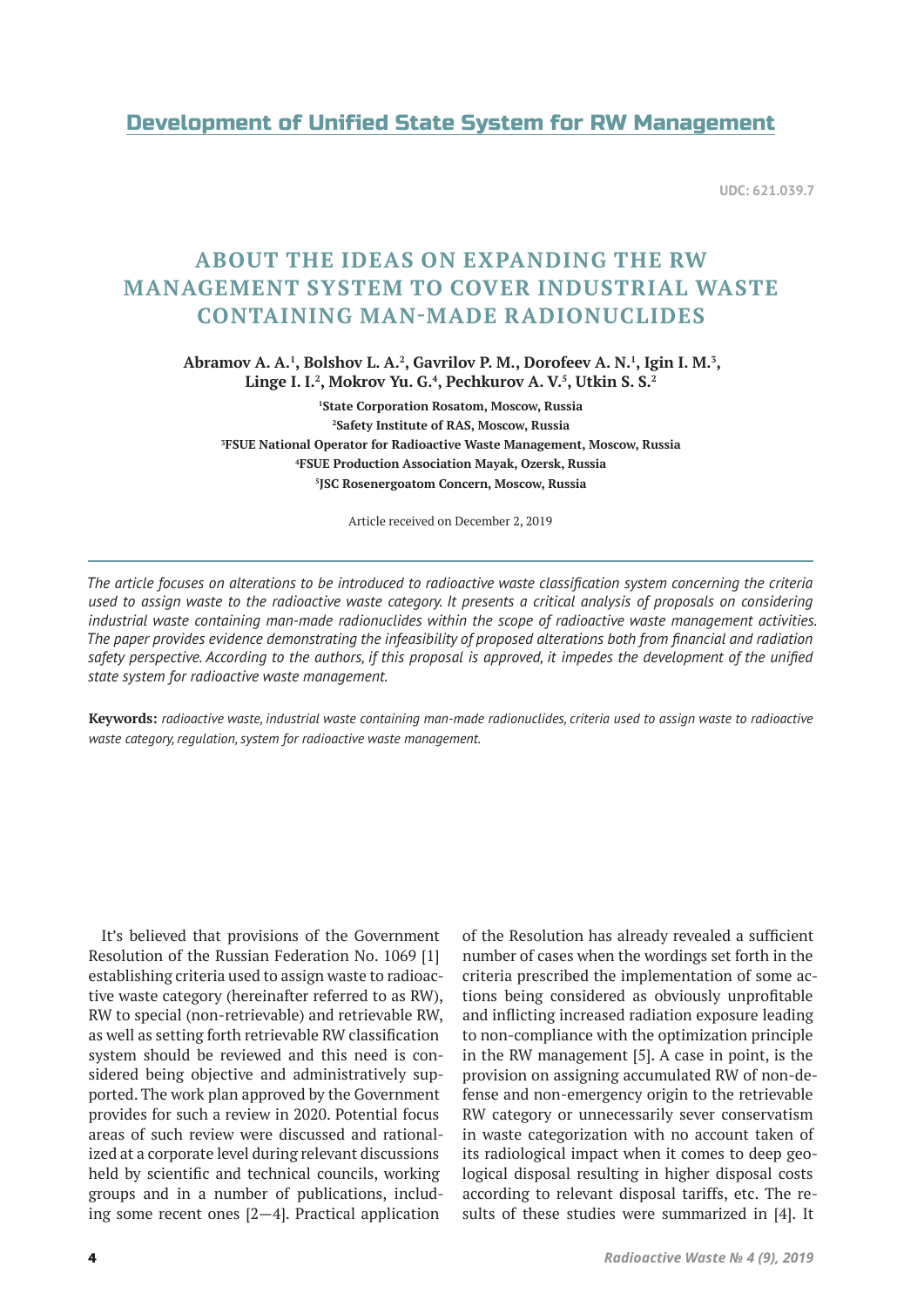also emphasized the importance of the upcoming period providing for the interagency coordination of the proposed amendments. These amendments discussed at the corporate level, of course, are supported by the authors. Until very recently, it was supposed that these amendments are to be focused exactly on the above, since no practical problems were revealed in terms of criteria used to assign waste to RW category. Even despite the "virtuality" of the criteria established for gaseous waste categorization as radioactive, noting that average annual allowable specific activity for the population is used as a criterion in this case.

However, in a number of recent publications [6, 7] ideas were expressed again on substantial changes to be introduced to the criteria used to categorize solid waste as radioactive, providing that industrial waste with a high content of man-made radionuclides (VLLW) is considered under the RW management framework. These ideas are not new: they have been cultivated for a long time by VNI-IAES experts [8] starting from the period when the main provisions of the RW management law had emerged. It should be clarified that specific activity of man-made radionuclides contained in VLLW is lower than the SRW criterion, but at the same time does not allow its clearance from radiation control imposing certain restrictions on its treatment.

# **Main arguments against the idea of expanding the scope of USS RW**

First of all, it should be noted that a comprehensive rationale behind the proposed extension is missing. This point was best formulated by the authors in the conclusions of their article [6]: "In order to adopt a balanced, safe and economically viable option, it seems advisable to conduct a comprehensive feasibility study of the current state and prospects for VLLW management (including those generated from nuclear decommissioning) accounting for different VLLW statuses. As such studies are not available, it seems preferable to classify VLLW as radioactive waste, as recommended by IAEA standards and acknowledged by leading nuclear countries around the world." Arguments regarding the IAEA standards and the nuclear countries will be discussed later. First, the essence of the proposal should be explained: in other words it can be formulated as follows: "We don't want to do the analysis on our own and don't want to wait for the completion of the ongoing work performed by the State Corporation Rosatom. [6] Therefore, let's conduct a large-scale field experiment embracing the nuclear industry and the country as a whole." It should be noted that these ideas can be evaluated

positively only by specialized organizations providing services in the field of RW management, i.e. by direct beneficiaries. The situation is more than understandable: a large amount of new activities being considered as radiation-safe emerges.

As radiation protection experts, practitioners responsible for USS RW operation in general and large operating organizations being the main RW generators are deeply convinced in the harmful nature of such proposals, it prompted them to formulate the main counterarguments regarding the following three aspects:

- radiation safety and compliance with international requirements;
- additional costs covered by the federal budget and funds of operating organizations;
- disproportionate burden of responsibility.

# **International radiation safety requirements**

Authors of the unfeasible idea appeal to the need of complying with international requirements. However, we believe that such a compliance implicitly exists. Questioning such compliance seems to be untenable for at least three reasons.

Firstly, IAEA documents are being misrepresented as binding. In fact, their provisions should be used by countries during the development of their national regulatory requirements, given the specific aspects of the existing practice. As a confirmation, two quotes from IAEA Safety Guide "Classification of Radioactive Waste" (No. GSG-1) [10] should be cited:

*"2.32. The precise criteria according to which waste is assigned to a particular waste class will depend on the specific situation in the State in relation to the nature of the waste and the disposal options available or under consideration";*

*"Appendix A.5. The classification scheme developed in this publication is intended to provide a framework for defining waste classes within national waste management strategies and to serve as a tool for facilitating communication on radioactive waste safety. The boundaries between the classes are not intended to be seen as hard lines, but rather as transition zones whose precise determination will depend on the particular situation in each State."*

Secondly, an incorrect reference is made to the IAEA document "Radiation Protection and Safety of Radiation Sources: International Basic Safety Standards" (GSR Part 3) [11] as a document establishing the criteria for solid waste assignment to RW category. Appendix I of GSR Part 3 and Table I-2, in particular, provides levels for exemption of bulk amounts of solid material without further consideration and for clearance of solid material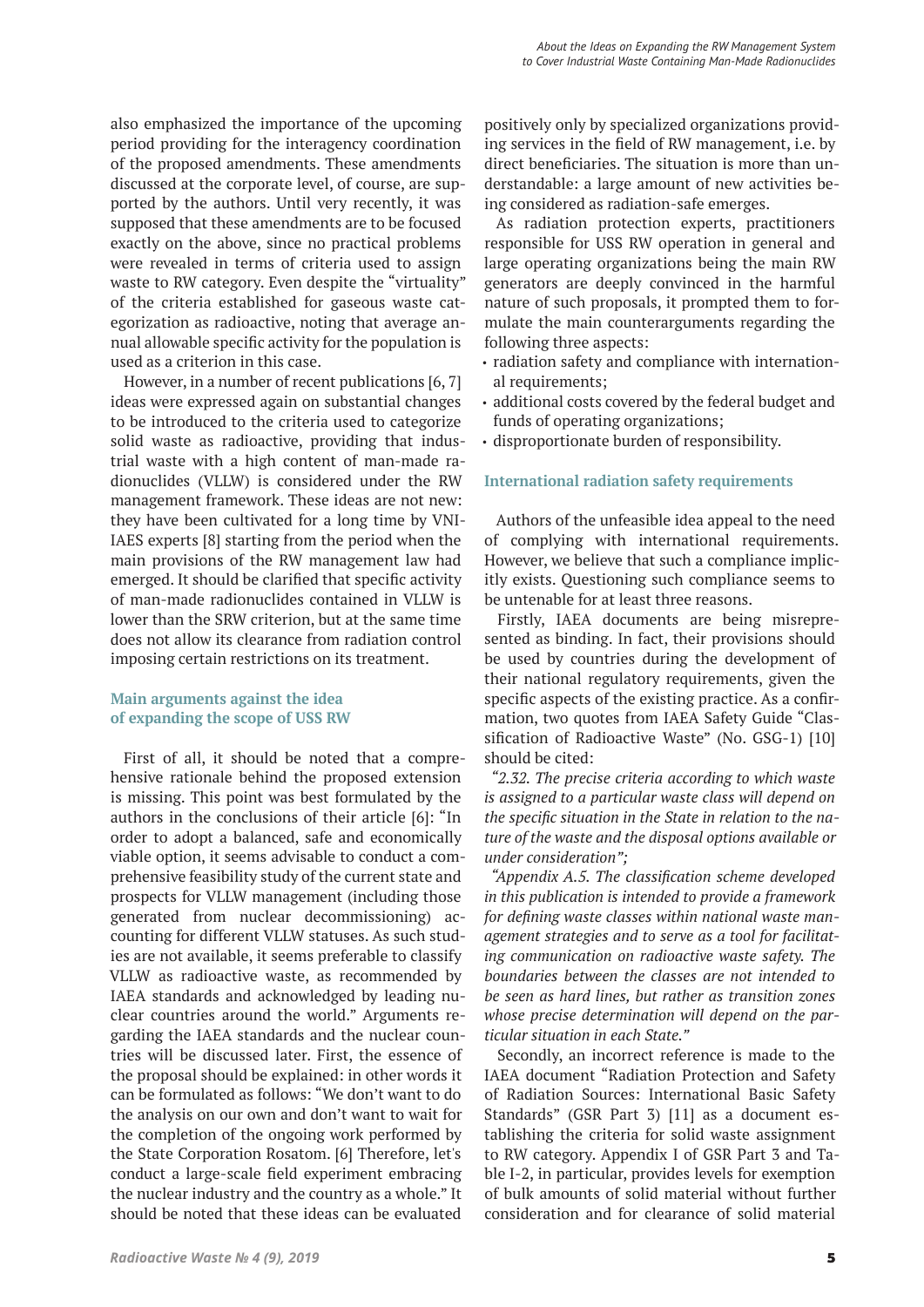#### Development of Unified State System for RW Management

without further consideration for activity concentrations of radionuclides of artificial origin which is not equal to waste assignment to RW category. Moreover, levels provided in Table I-2 should be not considered as unambiguous and absolute. Literally [11] indicates the following: *"3.12. The regulatory body shall approve which sources, including materials and objects, within notified or authorized practices may be cleared from regulatory control, using as the basis for such approval the criteria for clearance specified in Schedule I or any clearance levels specified by the regulatory body on the basis of these criteria."* As stated in Schedule I *"Clearance may be granted by the regulatory body for specific situations, on the basis of the criteria of paras I.10 and I.11, with account taken of the physical or chemical form of the radioactive material, and its use or the means of its disposal. Such clearance levels may be specified in terms of activity concentration per unit mass or activity concentration per unit surface area"* with a footnote stating that, for example, specific clearance levels may be developed for metals, for rubble from buildings and waste for disposal in landfill sites.

Reference to GSR Part 3 [11] demonstrates that the authors of the proposals actually recognize the radiation safety system as being equal the RW management system. However, it's believed that there are some fundamental differences between these systems. The radiation safety system is considered as a comprehensive one with its boundaries being immediately represented by clearance and exemption levels. It features a wider range of tools, including permissive and restrictive ones. Radioactive waste is a hazardous waste with a single solution available to ensure their safety (disposal) and many exclusive components — single organization responsible for RW disposal, mandatory payments to cover disposal costs, including pre-payment mechanisms, etc. Therefore, in general, a boundary set for clearance (or exemption) from regulatory control (both for small and large volumes of waste) should not necessarily correspond to the one set for RW classification purposes. A situation when the levels for waste assignment to RW category do not coincide with the exemption ones does not contradict the IAEA recommendations. Surely, regulatory body, Rospotrebnadzor in Russia, can make them identical if it complies with the national waste management practice. But this is obviously not the case of Russia, since Russia is not a country developing nuclear power industry from scratch. We have a background involving over 60 years of NPP operation and, more importantly, the one of nuclear defense complex operation.

Thirdly, in 2015 and 2018, current criteria used to assign waste to the RW category were presented

under the National Reports of the Russian Federation on the fulfillment of obligations arising from the Joint Convention on the Safety of Spent Fuel Management and on the Safety of Radioactive Waste Management [12] (ratified by the Russian Federation in 2005). Over the years, not a single question or a remark was posed by the international community regarding the contents of the criteria. One more time let's stress that this is attributed to the fact that radiation safety requirements are not limited to the requirements for the RW management system. This situation seems to be a common one for many countries.

Thus, there is no reason to refer to the given values as to "consolidated internationally accepted" criteria for solid waste assignment to the radioactive waste category and to state that the current version of the Government Resolution of the Russian Federation No. 1069 does not comply with them.

The authors appeal to far-fetched hygienic concerns. For example, page 3 of the same article [6] provides the following "strong" example: *"if the specific activity of 60Со in the waste is close to 10 kBq/kg (maximum allowable specific activity of this radionuclide in VLLW), then the dose rate from such wastes can reach 5 μSv/h, which is about 25—50 times higher than the radiation background in the European part of Russia, and the annual effective dose to a person can be several millisievert if no adequate safety measures are taken."* Many points remain beyond the scope of this argument, including the fact that activation product and strong gamma-emitter cannot stand alone, and if it is surrounded by other radionuclides of similar origin, its maximum allowable activity should be much lower, otherwise this material should be assigned to RW category. Similar examples can be found in the Chernobyl experience, when the calculations provided for the intake of radionuclides within the entire food ration along the upper limit of maximum allowable levels with relevant restrictions and exclusion values being derived on its basis. It resulted in a conclusion of the International Chernobyl Project [13], which concentrated an unprecedented potential of top-level experts, stating that: *"Protective measures taken or planned in the long term, although based on good intentions, generally go beyond of what was strictly necessary as regards radiation protection. Resettlement and food restriction measures should have been taken on a smaller scale."*

A repeated appeal to the need of implementing radiation protection measures in relation to VLLW is believed to be generally inappropriate and farfetched, since the main measure has already been implemented: waste is not cleared from radiation control and the system of sanitary rules in the field of radiation safety is in place.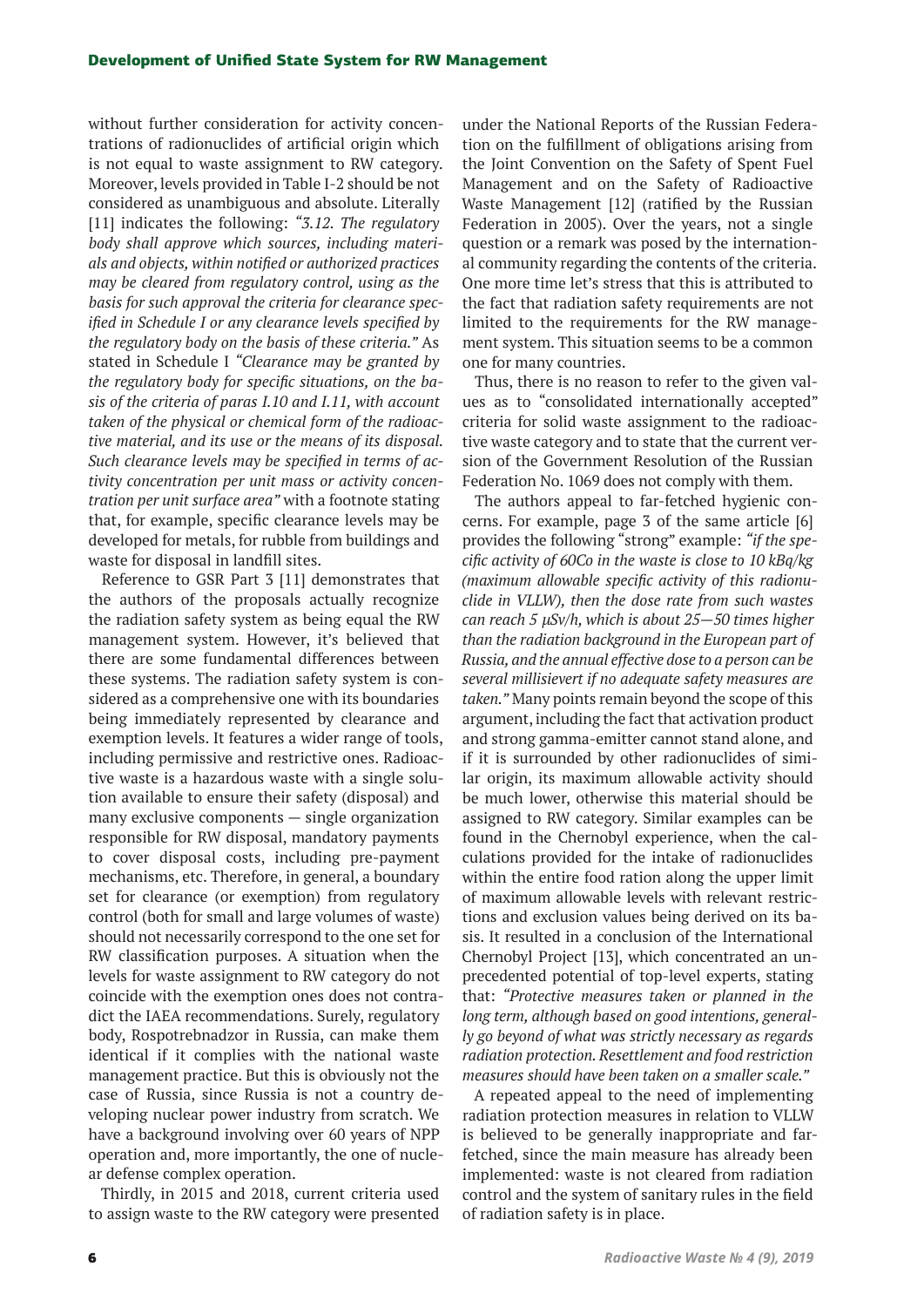# **Additional costs covered by the federal budget and the funds of operating organizations**

Firstly, the scope of tasks in the field of accumulated RW management that cannot be addressed without proper funding form the federal budget should be considered: it is huge and requires certain measures to be taken to ensure the safety of over 150 facilities with accumulated RW in each of them exceeding the activity of the entire VLLW inventory. This circumstance was the main reason why VLLW challenges were never considered as critical [14, 15]. Moreover, federal budget funds are limited, thus, expanses on VLLW can be literally seen as "wastefull" spending that cannot be supported by enterprises with their large-capacity RW storage facilities.

Estimates of waste volume, data on waste sites, rates of waste generation and accumulation are not available to the authors of the idea due to the lack of relevant reliable data recorded in the state accounting systems. However, based on our experience in NPP operation and nuclear legacy decommissioning, we can state that the total volume of such waste lies in the range of tens — hundreds of millions of tons. Such significant RW volumes requiring disposal as RW were not provided for under USS RW framework and will require some significant siting efforts to select suitable location for relevant disposal facilities, to solve logistics problems, etc.

At the same time, increased efficiency of VLLW disposal is seen as an urgent task both in terms of accumulated and newly generated RW. For this purpose, it is supposed to allocate VLLW into a separate class with significantly lower tariff for its disposal and particular legislative provisions being in place allowing large operating organizations to implement VLLW disposal at their own industrial sites. This, in turn, will provide operating organizations with the opportunity: if necessary and on a voluntary basis they will be able to hand over the VLLW for disposal or to dispose the waste on their own. Furthermore, availability of a separate and not burdensome tariff for such waste disposal is seen as a fundamental condition enabling to implement the decision. Such a situation is believed to be much more preferable for enterprises than VLLW inclusion into RW category.

In general, authors of the criticized idea express a quite specific attitude to relevant financial aspects. [6] provides tables indicating the disposal rates for various types of waste, but no conclusion is drawn from these. However, based on the rates a conclusion suggests itself: RW disposal tariffs are significantly higher. And the arguments about the cost of services for the destruction of the marketable

product by crushing or pressing have nothing to do with the issue in question.

To conclude on the financial topic, it should be emphasized that the considered idea seems to be ruinous both for the federal budget and for operating organizations.

# **Disproportionate burden of responsibility**

Most recent publication elaborating on the idea under consideration [6], states that "the Russian waste management system is characterized by a dichotomy suggesting waste splitting into two non-overlapping sets: production and consumption waste (hereinafter, industrial waste) and radioactive waste (hereinafter, RW)." Such a wording encourages an unambiguous perception of this situation as a negative one with relevant ideas on arranging such over-lapping in part of VLLW. In fact, this circumstance is absolutely normal and is believed to be a general approach to legal regulation of relations (Civil Code and Criminal Code). There are even more detailed divisions allowing to apply differentiated requirements, derived, inter alia, based on the hazard level associated with the regulated item (committed violation of the law). Liabilities for their non-compliance are differentiated accordingly. It's worth recalling a relatively recent case when the head of a large enterprise was prosecuted notably for discharges of radioactive waste that did not produce any impact on the safety of the population. If the criteria for waste assignment to the RW category become stricter, the likelihood of such cases increases in a significant and unpredictable way.

#### **Conclusions**

To conclude it seems worth emphasizing once again that the argument suggested by the authors of the idea claiming for VLLW inclusion into USS RW can be at least viewed as vicious. The task that can be addressed and is already being addressed within the framework of an ad hoc working group established by the State Atomic Energy Corporation Rosatom to implement the approved plan of measures on the State Policy Fundamentals in the Field of Nuclear and Radiation Safety, is proposed to be addressed in a most costly way.

Moreover, the consequences for the industrial enterprises appear to be most severe:

- several fold, but more likely man-fold increase in the amount of payments for RW generation;
- claims may be raised against enterprises for their non-compliance with requirements on the management of accumulated RW characterized with practically unknown volume.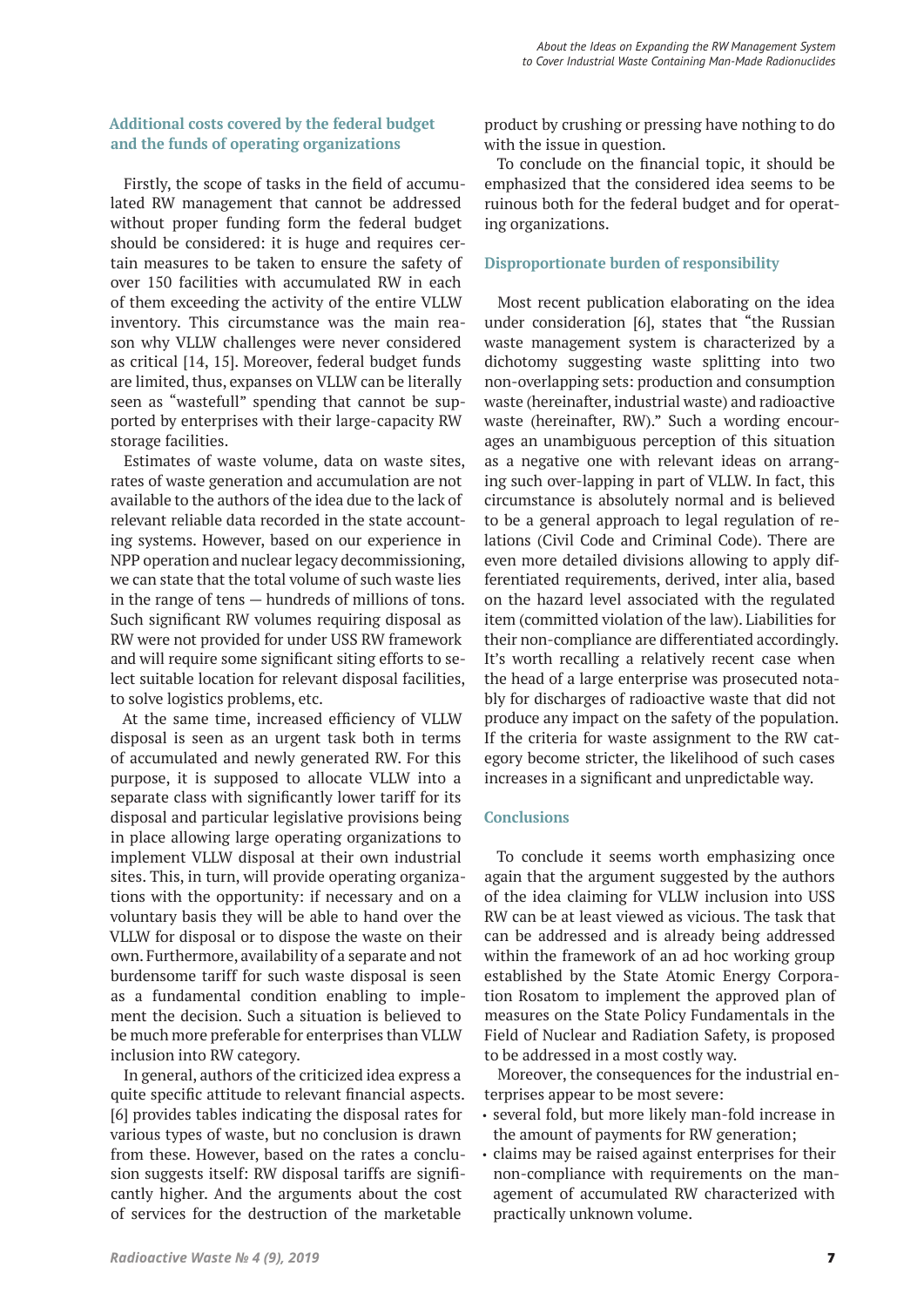Negative consequences are also predicted for the implementation of measures aimed to enhance nuclear and radiation safety: substantial dispersion of funds will occur.

USS RW evolution will be slowed down as well, since with no formal grounds in place, business entities will obviously opt for the operations involving zero activity waste.

### **References**

1. Postanovlenie Pravitelstva RF ot 19.10.2012 N1069 «О kriteriyah otneseniya tverdyh, zhidkih I gazoobraznyh othodov k radioaktivnym othodam, kriteriyah otneseniya radioaktivnyh othodov k osobym radioaktivnym othodam i k udalyaemym radioaktivnym othodam i kriteriyah klassifikacii udalyzemyh radioaktivnyh othodov [Decree of the Government of the Russian Federation of 19 October 2012, no. 1069 "On the criteria of designation of solid, liquid and gaseous waste as radioactive waste, criteria of radioactive waste designation as special radioactive waste and removable radioactive waste and criteria of classification of removable radioactive waste"].

2. Linge I. I., Samoylov A. A. Vozmozhnosti optimizacii normativnogo regulirovaniya edinoj gosudarstvennoj sistemy obrashcheniya s radioaktivnymi othodami [Potential for Optimization of the Regulatory Framework for the Unified State System of Radioactive Waste Management].*Voprosy radiacionnoj bezopasnosti — Radiation Safety Issues,* 2016, no. 4(84), pp. 12—20. (In Russian).

3. Dorofeev A. N., Linge I. I., Samoylov A. A., Sharafutdinov R. B. K voprosu finansovo-ekonomicheskogo obosnovaniya povysheniya effektivnosti normativnoj bazy EGS RAO [Feasibility study on enhancing the efficiency of USS RW regulatory framework]. *Radioaktivnye othody — Radioactive Waste,* 2017, no. 1, pp. 22—31. (In Russian).

4. Dorofeev A. N. O hode rabot po razvitiyu normativnopravovoj bazy v oblasti obrashcheniya s radioaktivnymi othodami [On a Workflow for the Regulatory Basis Development in the Realm of RW Management].*Radioaktivnye othody — Radioactive Waste,* 2019, no. 3(8), pp. 6—13. DOI: 10.25283/2587-9707-2019-3-6-13. (In Russian).

5. Federalnye normy i pravila v oblasti ispolzovaniya atomnoj energii «Zahoronenie radioaktivnyh othodov. Principy, kriterii i osnovnye trebovaniya bezopasnosti» (NP-055-14)/ — Utv. Prikazom Federalnoj sluzhby po ekologicheskomu, tehnologicheskomu i atomnomu nadsoru ot 22.08.2014, no. 572. [NP-055-14 Radioactive waste disposal. Principles, criteria and basic safety requirements]. Mosсow, 2014. 53 p.

6. Ivanov E. A., Sharov D. A., Kuryndin A. V. Aktual'nye problemy klassifikacii udalyaemyh tverdyh radioaktivnyh othodov, obrazuyushchihsya pri ispol'zovanii

atomnoj energii. [Actual problems of classification of radioactive waste generated during nuclear energy application].*Yadernaya i radiacionnaya bezopasnost' — Nuclear and radiation safety.* 2018, no. 2 (88). pp. 11— 23. (In Russian).

7. Ivanov E. A., Sharov D. A., Demyanenko M. V., Sharafutdinov R. B., Kuryndin A. V. O nekotoryh problemah obrashcheniya s promyshlennymi othodami, soderzhashchimi tekhnogennye radionuklidy. [On some problems of treatment of industrial waste containing radionuclides of artificial origin]. *Yadernaya i radiacionnaya bezopasnost' — Nuclear and radiation safety.* 2019, no. 3 (93). pp. 1—11. (In Russian). DOI: 10.26277/SECNRS.2019.93.3.001.

8. Asmolov V. G., Barchukov V. G., Ivanov E. A., Kochetkov O. A. Ochen' nizkoaktivnye othody v sisteme obrashcheniya s radioaktivnymi othodami [Very Low-Level Radioactive Wastes in the Radioactive Waste Management System].*Rosenergoatom Journal,*  2014, no. 10, pp. 30—33. (In Russian).

9. Rasporyazhenie Goskorporacii «Rosatom» ot 26.08.2019 №1-1.4/645-R «O sozdanii rabochej gruppy dlya podgotovki predlozhenij po sovershenstvovaniyu normativnogo pravovogo obespecheniya deyatel'nosti po obrashcheniyu s promyshlennymi othodami, soderzhashchimi radioaktivnye veshchestva v kolichestvah, ne sootvetstvuyushchih kriteriyam otneseniya k radioaktivnym othodam». [Order of the State Corporation Rosatom of August 26, 2019. No. 1-1.4 / 645-R «On the establishment of a working group to develop proposals on improving the regulations covering the management of industrial waste containing radioactive substances in quantities not meeting the criteria enabling it to be categorized as radioactive waste»].

10. General Safety Guide No GSG-1 «Classification of Radioactive Waste». International Atomic Energy Agency, Vienna, 2014.

11. General Safety Requirements Part 3 №GSR Part 3. Radiation Protection and Safety of Radiation Sources: International Basic Safety Standards, IAEA Safety Standards, General Safety Requirements Part 3, No. GSR Part 3, International Atomic Energy Agency, Vienna, 2014.

12. Joint Convention on the safety of spent fuel management and on the safety of radioactive waste management, Vena. — URL: https://www.iaea.org/ sites/default/files/infcirc546.pdf.

13. Mezhdunarodnyj chernobyl'skij proekt. Tekhnicheskij doklad. Ocenka radiologicheskih posledstvij i zashchitnyh mer. Doklad mezhdunarodnogo konsul'tativnogo komiteta [International Chernobyl project. Technical report. Assessment of radiological consequences and evaluation of protective measures. Report by an International Advisory Committee ] / Published by the IAEA in Vienna 1992. 740 p.

14. The problems of the nuclear legacy and the ways of their solutions. Edited by A. M. Agapov,